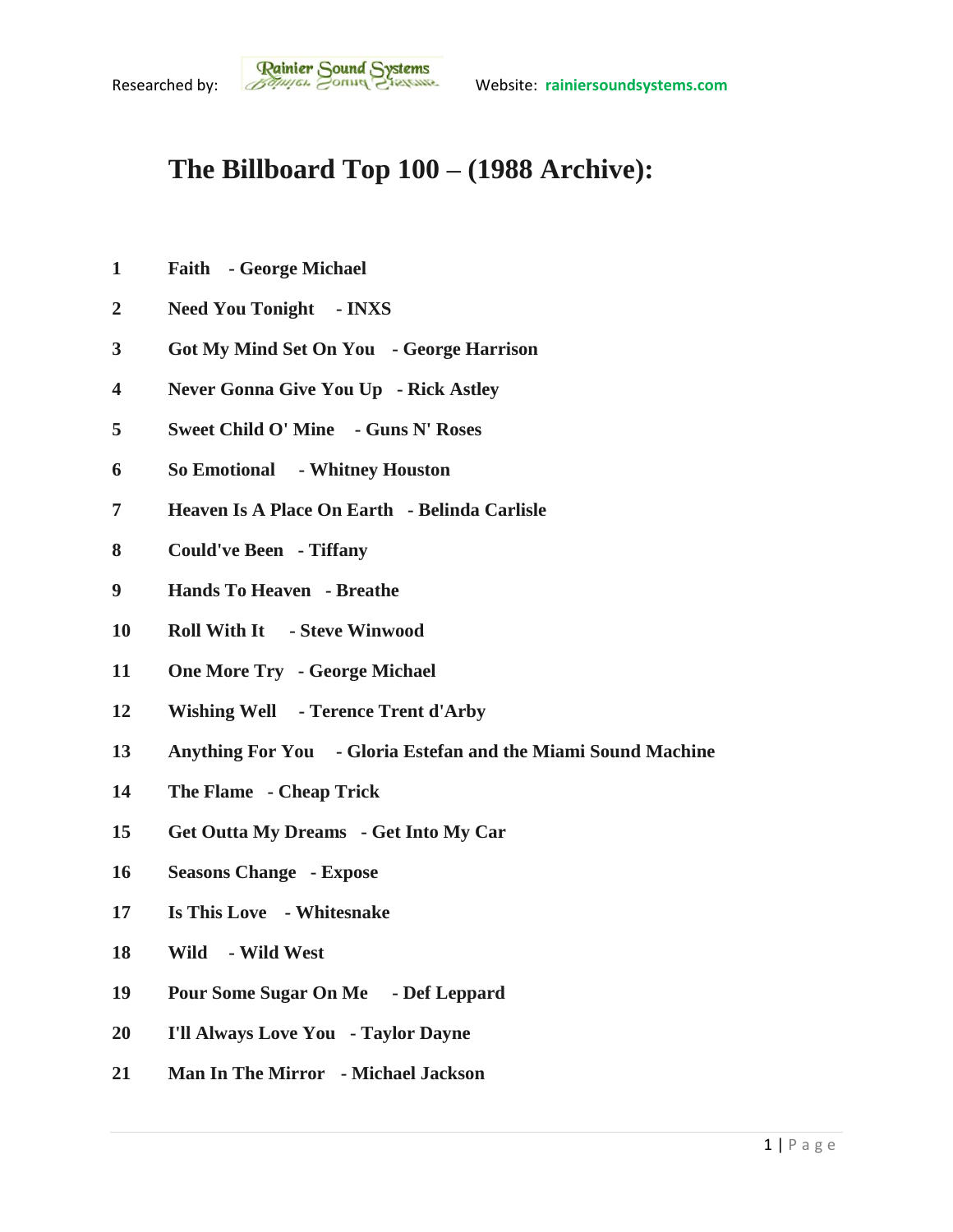- **Shake Your Love - Debbie Gibson**
- **Simply Irresistible - Robert Palmer**
- **Hold On To The Nights - Richard Marx**
- **Hungry Eyes - Eric Carnen**
- **Shattered Dreams - Johnny Hates Jazz**
- **Father Figure - George Michael**
- **Naught Girls (Need Love Too) - Samantha Fox**
- **A Groovy Kind Of Love - Phil Collins**
- **Love Bites - Def Leppard**
- **Endless Summer Nights - Richard Marx**
- **Foolish Beat - Debbie Gibson**
- **Where Do Broken Hearts Go - Whitney Houston**
- **Angel - Aerosmith**
- **Hazy Shade Of Winter - Bangles**
- **The Way You Make Me Feel - Michael Jackson**
- **Don't Worry - Be Happy**
- **Make Me Lose Control - Eric Carnen**
- **Red Red Wine - UB40**
- **She's Like The Wind - Patric Swayze**
- **Bad Medicine - Bon Jovi**
- **Kokomo - Beach Boys**
- **I Don't Wanna Go On With You Like That - Elton John**
- **Together Forever - Rick Astley**
- **Monkey - George Michael**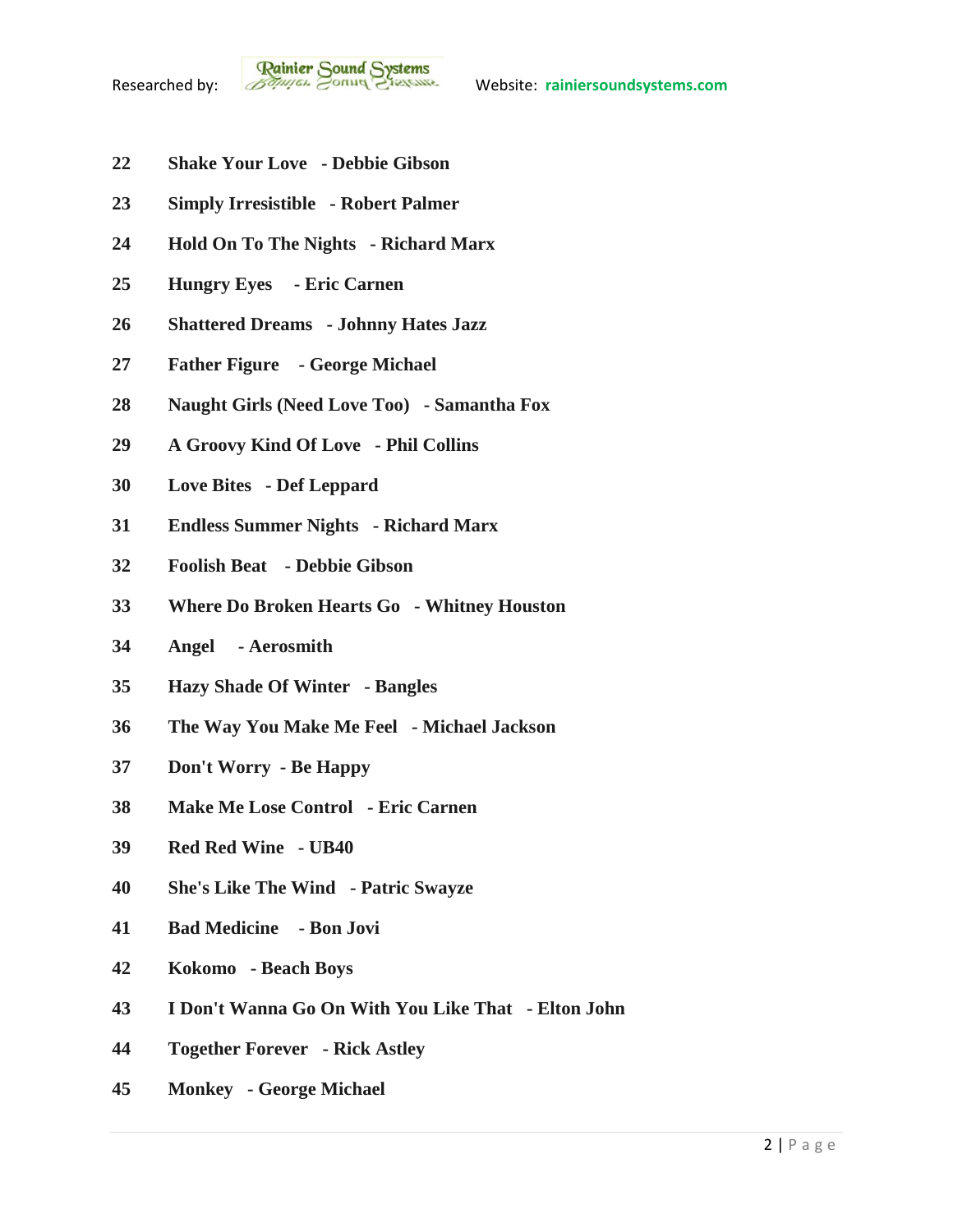- **Devil Inside - INXS**
- **Should've Known Better - Richard Marx**
- **I Don't Wanna Live Without Your Love - Chicago**
- **The Loco-Motion - Kylie Minogue**
- **What Have I Done To Deserve This? - Pet Shop Boys and Dusty Springfield**
- **Make It Real - Jets**
- **What's On Your Mind - Information Society**
- **Tell It To My Heart - Taylor Dayne**
- **Out Of The Blue - Debbie Gibson**
- **Don't You Want Me - Jody Watley**
- **Desire - U2**
- **I Get Weak - Belinda Carlisle**
- **Sign Your Name - Terence Trent d'Arby**
- **I Want To Be Your Man - Roger**
- **Girlfriend - Pebbles**
- **Dirty Diana - Michael Jackson**
- **37623 - Gloria Estefan and Miami Sound Machine**
- **Mercedes Boy - Pebbles**
- **Perfect World - Huey Lewis and the News**
- **New Sensation - INXS**
- **Catch Me (I'm Falling) - Pretty Poison**
- **If It Isn't Love - New Edition**
- **Rocket 2 U - Jets**
- **One Good Woman - Peter Cetera**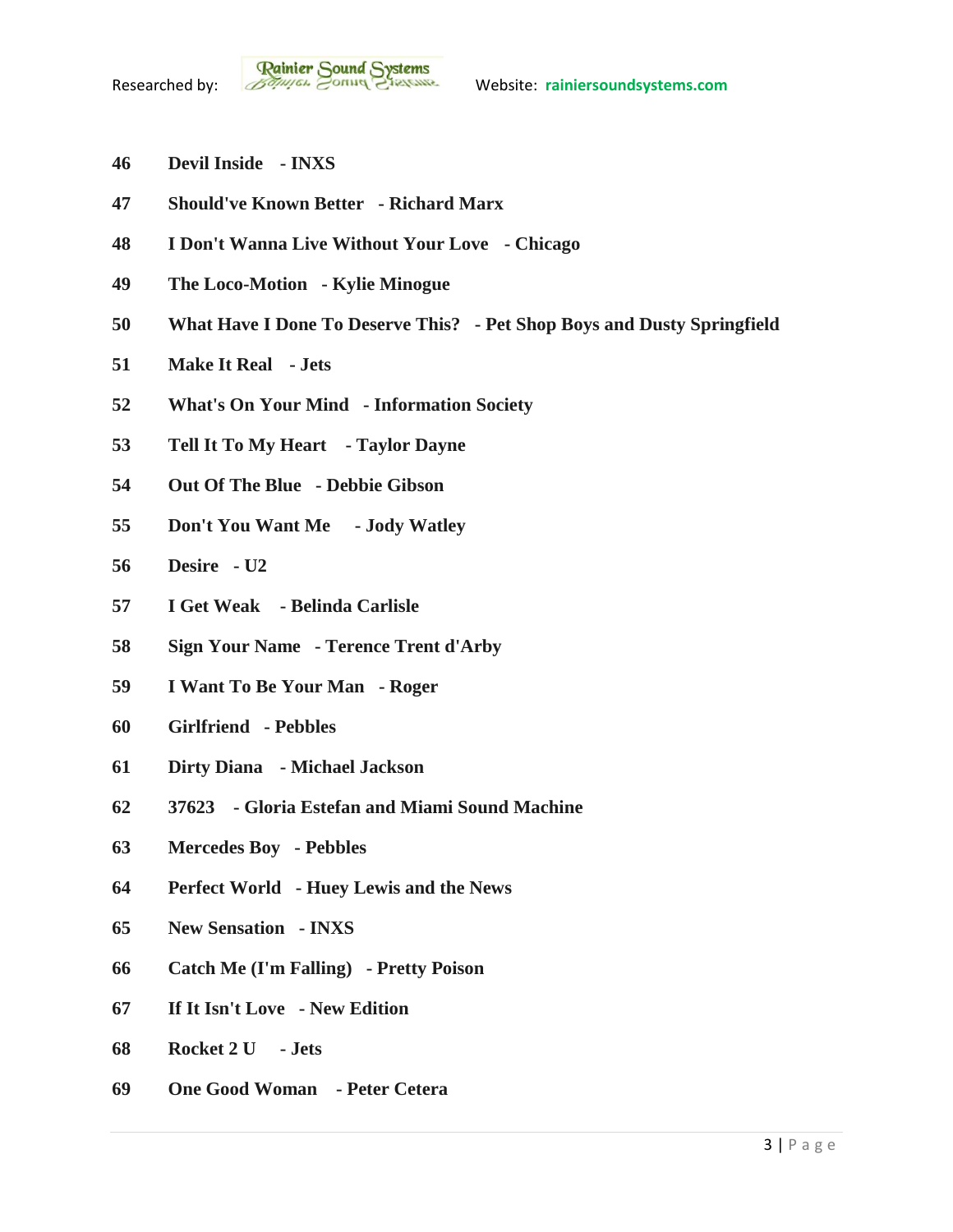- **Don't Be Cruel - Cheap Trick**
- **Candle In The Wind - Elton John**
- **Everything Your Heart Desires - Daryl Hall and John Oates**
- **Say You Will - Foreigner**
- **I Want Her - Keith Sweat**
- **Pink Cadillac - Natalie Cole**
- **Fast Car - Tracy Chapman**
- **Electric Blue - Icehouse**
- **The Valley Road - Bruce Hornsby and The Range**
- **Don't Be Cruel - Bobby Brown**
- **Always On My Mind - Pet Shop Boys**
- **Piano In The Dark - Brenda Russell Featuring Joe Esposito**
- **When It's Love - Van Halen**
- **Don't Shed A Tear - Paul Carrack**
- **We'll Be Together - Sting**
- **I Hate Myself For Loving You - Joan Jett and The Blackhearts**
- **I Don't Want To Live Without You - Foreigner**
- **Nite And Day - Al B. Sure**
- **Don't You Know What The Night Can Do - Steve Winwood**
- **One Moment In Time - Whitney Houston**
- **Can't Stay Away From You - Gloria Estefan and Miami Sound Machine**
- **Kissing A Fool - George Michael**
- **Cherry Bomb - John Cougar Mellancamp**
- **I Still Believe - Brenda K. Starr**